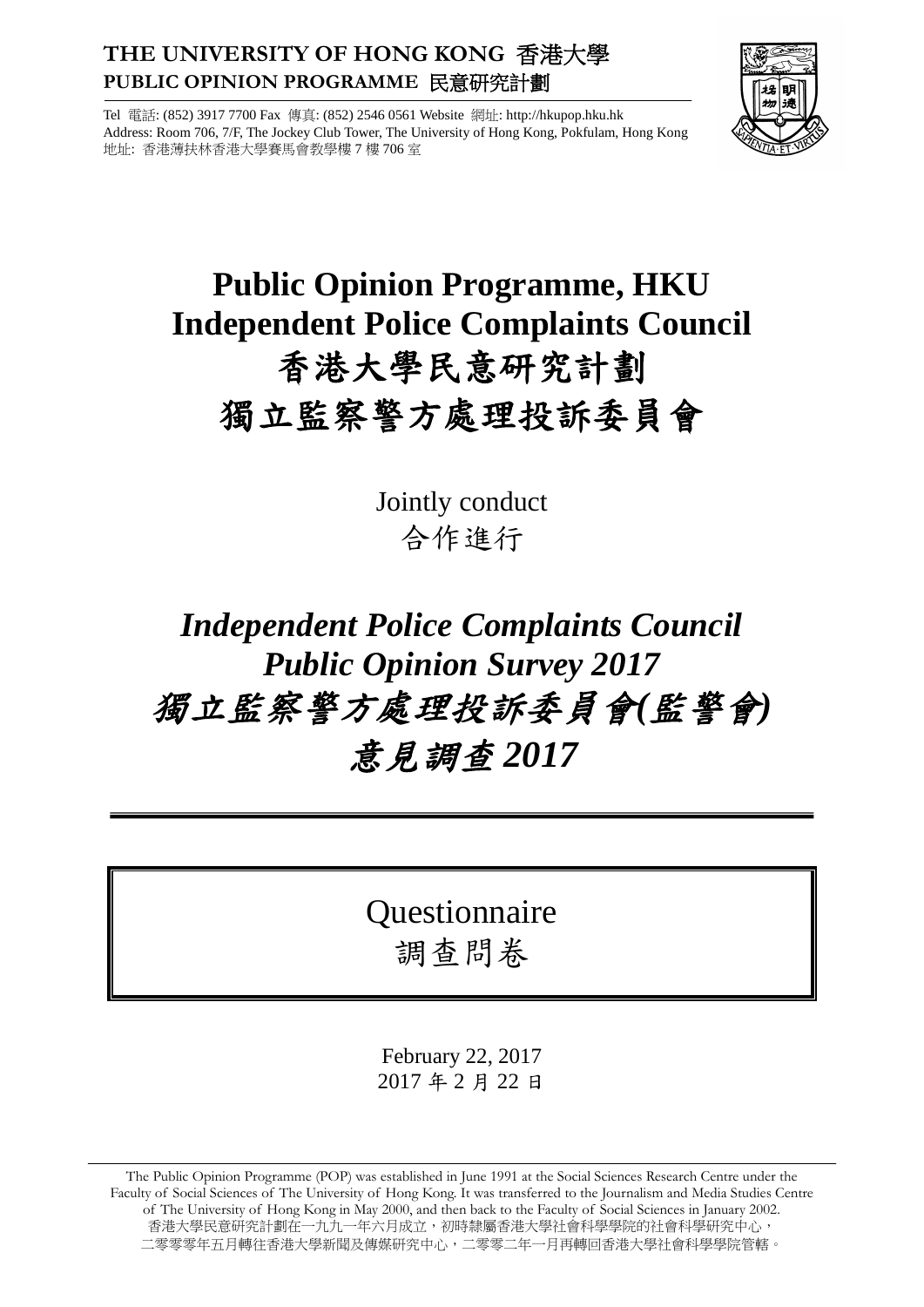# **Part I Introduction** 第一部分 自我介紹

Good evening! My name is X. I'm an interviewer from the Public Opinion Programme of The University of Hong Kong. We have been commissioned by the Independent Police Complaints Council (IPCC) to conduct a territory-wide random telephone survey, and would like to ask for your opinion on the works of IPCC. This will only take you a few minutes. Please rest assured that your phone number is randomly selected by our computer and your information provided will be kept strictly confidential. If you have any questions about the research, you can call xxxx-xxxx to talk to our supervisor. If you want to know more about the rights as a participant, please contact the University of Hong Kong (full name: Human Research Ethics Committee of the University of Hong Kong) at xxxx-xxxx during office hours. For quality control purpose, our conversation may be recorded for internal reference, and will be destroyed within six months. Is it okay for us to start this survey?

喂,先生/小姐/太太你好,我姓 X,我係香港大學民意研究計劃嘅訪問員嚟嘅,我哋而家受獨立 監察警方處理投訴委員會(簡稱「監警會」)委託進行緊一項全港性抽樣意見調查,想阻你幾分鐘 時間,同我哋做一份有關監警會工作嘅問卷調查。請你放心,你嘅電話號碼係經由我哋嘅電腦隨機 抽樣抽中嘅,而你提供嘅資料係會絕對保密嘅。如果你對今次嘅訪問有任何疑問,你可以打去熱線 電話 xxxx-xxxx 同我哋嘅督導員聯絡。如果你想知多啲關於參與研究嘅權利,你可以喺辦公時間致 電 xxxx-xxxx 向香港大學 (全名為:香港大學研究操守委員會) 查詢。為咗保障數據嘅真確性,我 哋嘅訪問可能會被錄音,但只會用作內部參考,並會喺六個月內銷毀。請問可唔可以開始訪問呢?

## Yes 可以

No 唔可以 → Interview ends, thank you for your cooperation, bye-bye 訪問告終,多謝合作,拜拜

## **[S1] Is the telephone number here xxxx-xxxx?** 請問你嘅住宅電話號碼係唔係 **xxxx-xxxx**?

Yes 係

No 唔係 → Interview ends, thank you for your cooperation, bye-bye 訪問告終, 多謝合作, 拜拜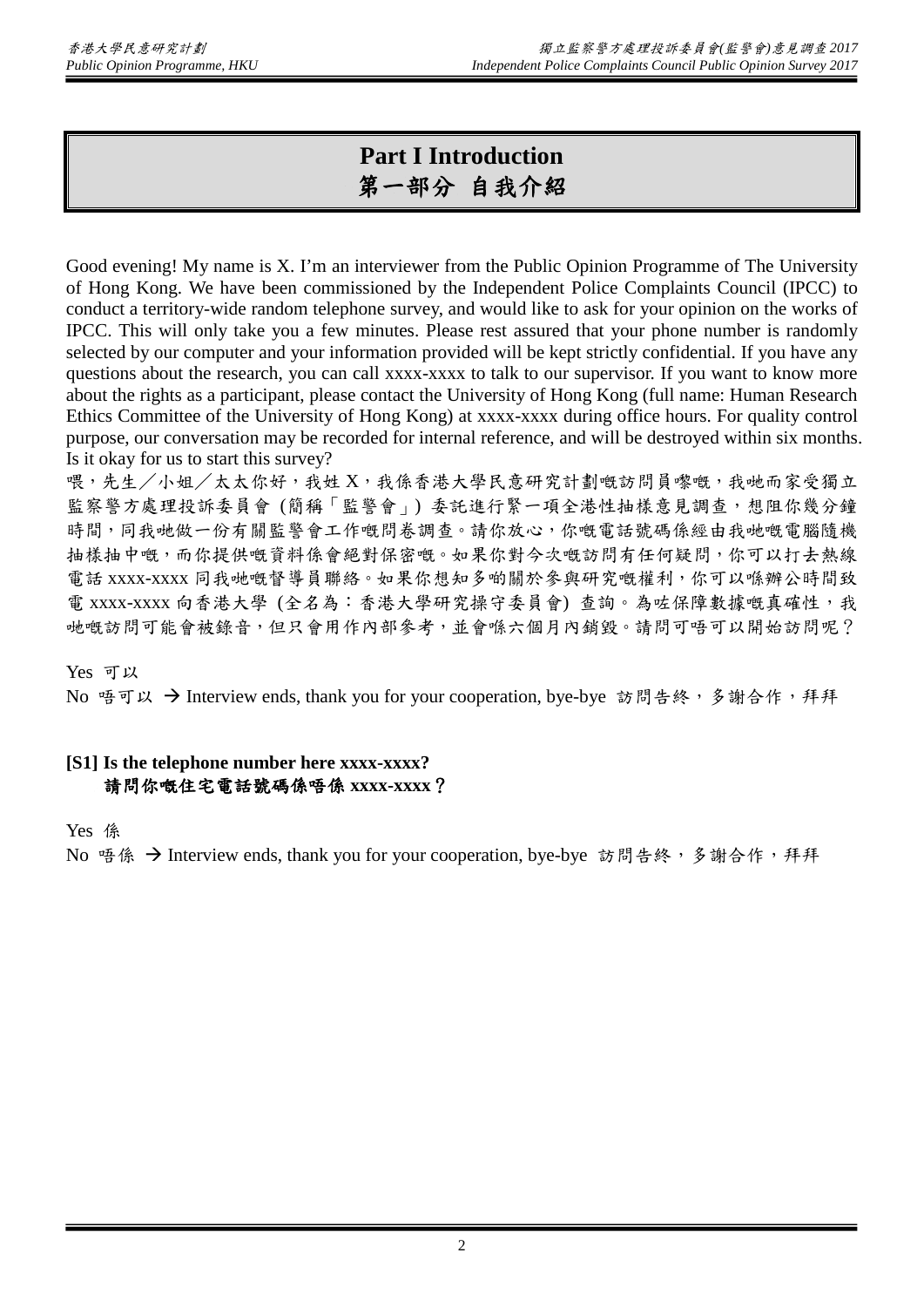# **Part II Selection of Respondents** 第二部分 選出被訪者

**[S2] Are there any Hong Kong residents aged 18 or above in your household who live here at least 5 nights a week? How many such persons are there right now?** (If no one is eligible, interview ends, thank you for your cooperation, bye-bye)

呢份問卷嘅訪問對象係 **18** 歲或以上香港居民,同埋要每星期住喺呢度最少 **5** 晚嘅,請問你屋 企而家有幾多位屬於呢個組別嘅成員呢?(如果戶中冇合資格嘅被訪者,訪問告終,多謝合作, 拜拜)

| Yes                                                                                                            | $\rightarrow$ Interview begins (If the qualified family member is not the one who answered the |
|----------------------------------------------------------------------------------------------------------------|------------------------------------------------------------------------------------------------|
|                                                                                                                | phone, invite him/her to the phone and repeat the introduction)                                |
|                                                                                                                | Yes, more than one, $\_\_\_\$ (exact number) $\rightarrow$ S3                                  |
| No results and the New York of the New York of the New York of the New York of the New York of the New York of | $\rightarrow$ Interview ends, thank you for your cooperation, bye-bye.                         |
|                                                                                                                | Refuse to answer $\rightarrow$ Interview ends, thank you for your cooperation, bye-bye.        |
| 有一位                                                                                                            | → 開始訪問 (如合資格家庭成員不是接聽電話者,請邀請合資格家庭成員聽電話                                                          |
|                                                                                                                | 並重覆自我介紹)                                                                                       |
|                                                                                                                | 有多過一位, ___位 (入實數)→S3                                                                           |
| 冇                                                                                                              | → 訪問告終,多謝合作,拜拜                                                                                 |
| 拒絕回答                                                                                                           | → 訪問告終,多謝合作,拜拜                                                                                 |

**[S3] Since there is more than one available, we hope that all qualified family members have equal chance to be interviewed. I would like to speak to the one who will have his/her birthday next.** (Interviewer can ask: "is there anyone whose birthday is in March or the coming three months?") **Is**  it okay? (If another family member is the respondent, before interview begins, interviewer must read out: For quality control purpose, our conversation may be recorded for internal reference, and will be destroyed within six months.)

因為多過一位,我哋希望所有合資格嘅家庭成員都有同等機會接受訪問,所以想請最快生日 嗰位嚟聽電話。(訪問員可舉例說明:『即係有冇 3 月或未來三個月內生日嘅人喺度?』) 請問 可唔可以呢?(如其他家人是被訪者,開始訪問前,訪問員必須讀出:為咗保障數據嘅真確性, 我哋嘅訪問可能會被錄音,但只會用作內部參考,並會喺六個月內銷毀。)

Yes – The one answered the phone is the respondent  $\rightarrow$  Interview begins Yes – Another family member is the respondent  $\rightarrow$  Interview begins (interviewer please repeat the introduction) The qualified family member is not at home / not available (interviewer please arrange another time for interview) No – Family member refuses to answer  $\rightarrow$  Interview ends, thank you for your cooperation, bye-bye. No – Respondent refuses to answer  $\rightarrow$  Interview ends, thank you for your cooperation, bye-bye. 可以 – 接聽電話的人士是被訪者 開始訪問 可以 - 其他家人是被訪者 (訪問員請重覆自我介紹)→ 開始訪問 被選中的家庭成員不在家/沒空 (訪問員請另約時間再致電) 唔可以 – 家人拒絕回答 → お問告終,多謝合作,拜拜 唔可以 – 訪者拒絕回答 → カラン → 訪問告終,多謝合作,拜拜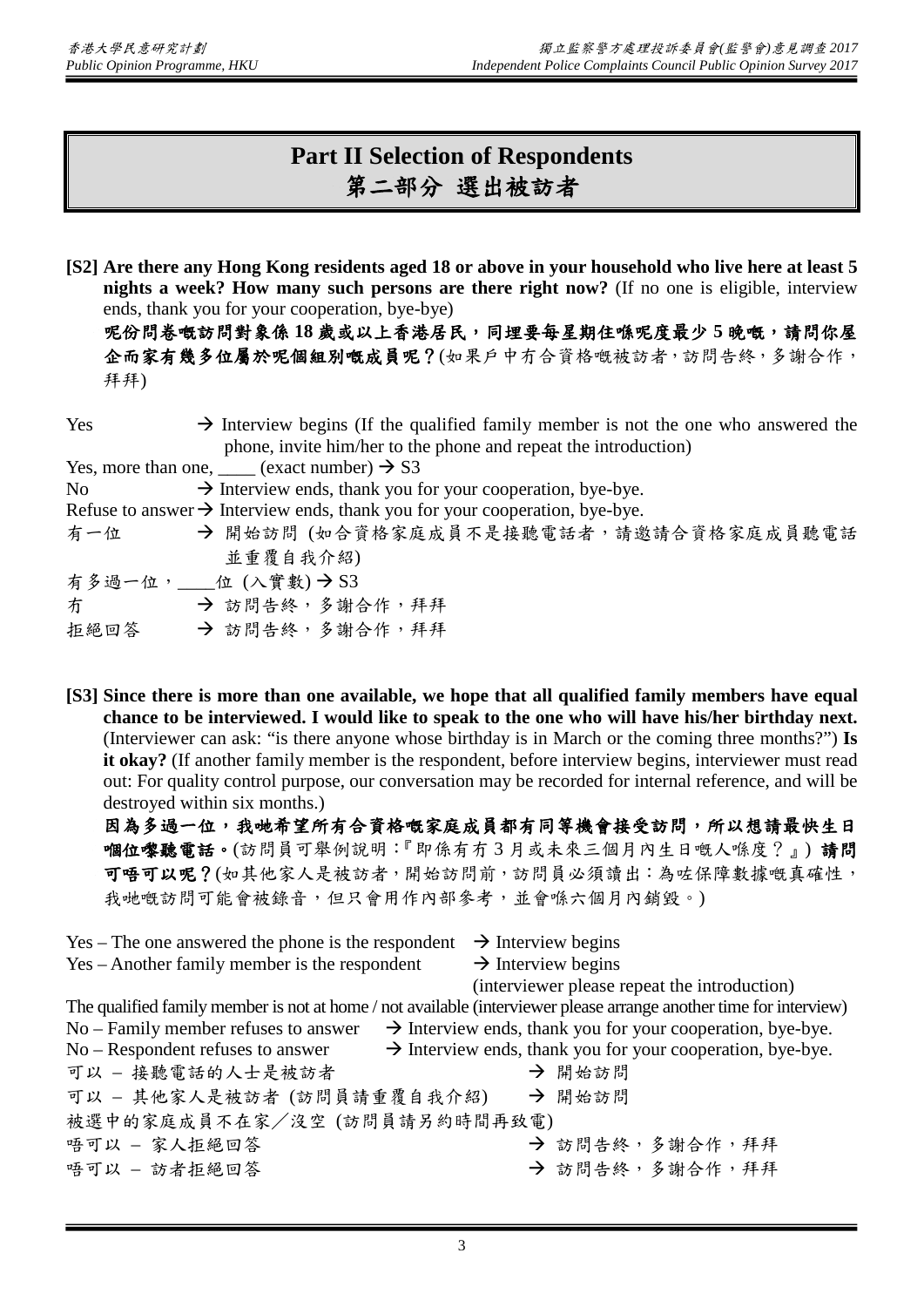# **Part III Opinion Questions** 第三部分 問卷主體部分

## **Awareness of IPCC** 「監警會」的認知

**[Q1]Prior to this survey, have you heard of Independent Police Complaints Council, or IPCC?** 喺呢個電話訪問前,請問你有冇聽過「獨立監察警方處理投訴委員會」,或者簡稱「監警會 **(IPCC)**」呢一個機構呢?

| Yes $\rightarrow$ Continue to O2a            | 有 → 續問 Q2a         |
|----------------------------------------------|--------------------|
| No $\rightarrow$ Skip to Q3, then skip to Q6 | 冇 → 跳至 Q3, 然後跳至 Q6 |
| Don't know / hard to say                     | 唔知道/難講             |
| Refuse to answer                             | 拒答                 |
|                                              |                    |

**[Q2a]From where have you heard of IPCC? Any other channels?** (Do not read out options, multiple answers allowed)

請問你係從乜野途徑聽過「監警會」呢?仲有呢?(不讀答案,可答多項)

**[Q2b]Have you ever heard of IPCC from the following channels then?** (Read out those channels with \* which the respondents have not mentioned in Q2a, multiple answers allowed) (\* Channels previously adopted by IPCC)

咁你有冇從下面嘅途徑聽過「監警會」呢?(請讀出"\*"號而被訪者在 Q2a 沒有提及的途徑, 可答多項) ("\*"號是「監警會」曾經推出或沿用的宣傳途徑)

|                                                       | Q2a       |           | Q2b       |
|-------------------------------------------------------|-----------|-----------|-----------|
|                                                       | First     | Other     | Have no   |
|                                                       | mentioned | mentioned | mentioned |
|                                                       | 第一提及      | 其他提及      | 沒有提及      |
| * Television 電視                                       |           |           |           |
| TV series (IPCC Files) 電視特輯 (監警有道)                    |           |           |           |
| TV interview 電視訪問                                     |           |           |           |
| News 電視新聞                                             |           |           |           |
| Now TV programme preview (The IPCC Perspective)       |           |           |           |
| Now TV 監警會節目預告 (監警透視)                                 |           |           |           |
| Other TV programmes 其他電視節目                            |           |           |           |
| * Radio 電台                                            |           |           |           |
| * Newspaper (Probe: Which newspaper?) 報紙 (追問: 咁係邊一份?) |           |           |           |
| Ming Pao (The IPCC perspective) 明報 (監警透視)             |           |           |           |
| Sharp Daily (Business of the Cops) 爽報 (關人差事)          |           |           |           |
| Other newspaper stories (Please specify: ______       |           |           |           |
| 其他報紙訪問及報導(請註明: _______)                               |           |           |           |
| Magazines 雜誌                                          |           |           |           |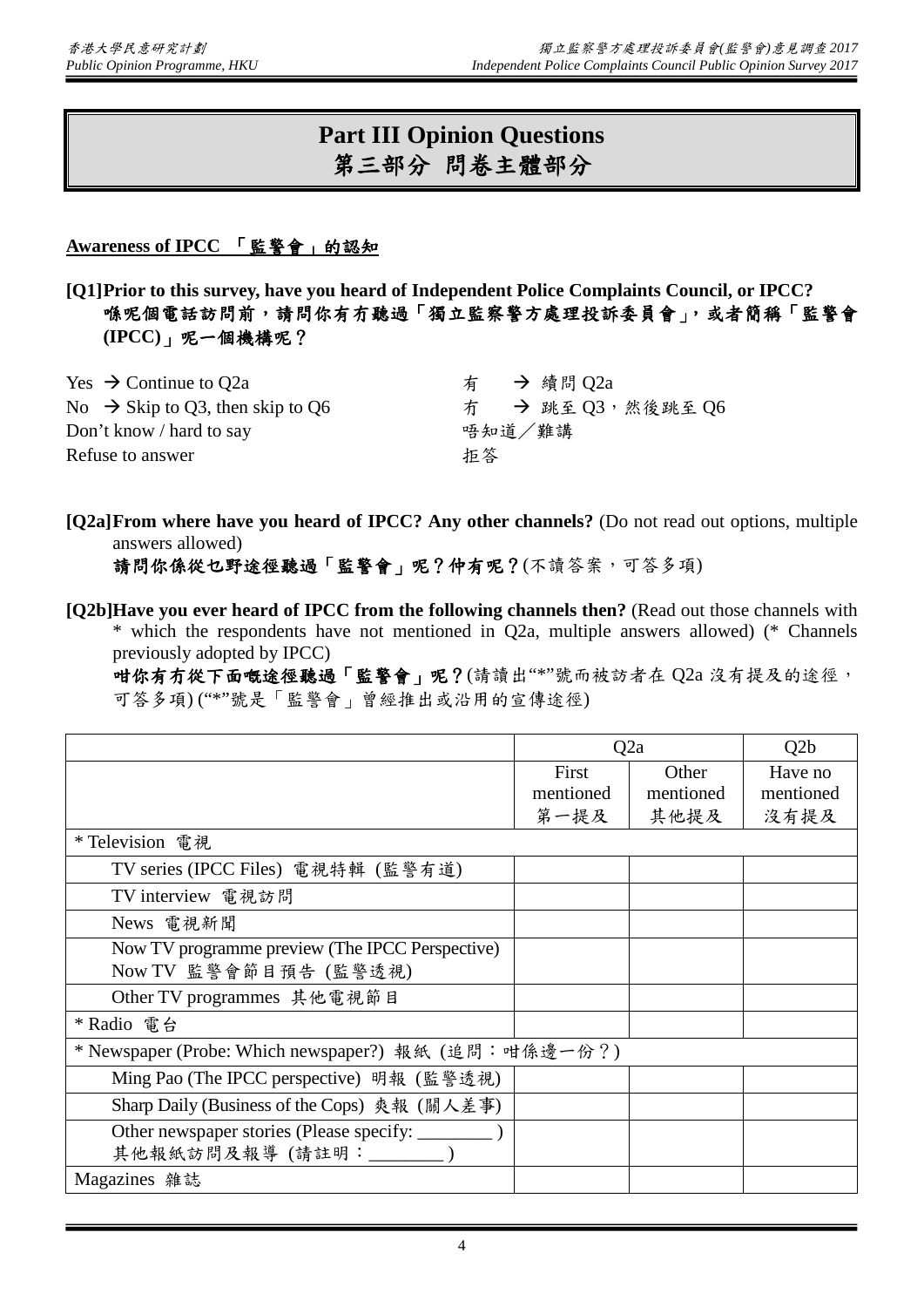|                                                                       |           | Q2a       | Q2b       |
|-----------------------------------------------------------------------|-----------|-----------|-----------|
|                                                                       | First     | Other     | Have no   |
|                                                                       | mentioned | mentioned | mentioned |
|                                                                       | 第一提及      | 其他提及      | 沒有提及      |
| * Internet (Probe: Which website or app?) 互聯網 (追問: 咁係邊個網站或 app?)      |           |           |           |
| IPCC website 「監警會」網站                                                  |           |           |           |
| Website / app of a particular media 媒體專屬網頁/app                        |           |           |           |
| News aggregation website / app 新聞整合網站/app                             |           |           |           |
| Social media 社交媒體                                                     |           |           |           |
| Forum 討論區                                                             |           |           |           |
| Banner 廣告                                                             |           |           |           |
| 其他網上途徑(請註明: ________)                                                 |           |           |           |
| * Advertisements on public transport (Probe: Which public transport?) |           |           |           |
| 公共交通廣告 (追問:咁係邊一類交通工具?)                                                |           |           |           |
| MTR 港鐵                                                                |           |           |           |
| Light rail 輕鐵                                                         |           |           |           |
| Bus 巴士                                                                |           |           |           |
| Tram 電車                                                               |           |           |           |
| Ferry / Pier 渡海小輪/碼頭                                                  |           |           |           |
|                                                                       |           |           |           |
| 其他 (請註明: _______)                                                     |           |           |           |
| * Poster (Probe: Where did you see the poster?)                       |           |           |           |
|                                                                       |           |           |           |
| 海報(追問:喺邊度見到海報?)                                                       |           |           |           |
| 地點 (請註明:________)                                                     |           |           |           |
| * Annual report of IPCC / brochure                                    |           |           |           |
| 「監警會」年報/小冊子                                                           |           |           |           |
| * IPCC newsletter 「監警會」通訊                                             |           |           |           |
| * IPCC channel on YouTube                                             |           |           |           |
| YouTube「監警會頻道」                                                        |           |           |           |
| * Quarterly meeting between IPCC and CAPO<br>「監警會」同警察投訴課的季度聯席會議       |           |           |           |
| * District Fight Crime Committee                                      |           |           |           |
| 分區撲滅罪行委員會                                                             |           |           |           |
| IPCC symposium 監警有道研討會                                                |           |           |           |
| Talks 講座                                                              |           |           |           |
| Community activities 社區活動                                             |           |           |           |
| Friends / neighbours / relatives / schoolmates                        |           |           |           |
| 朋友/鄰居/親戚/同學                                                           |           |           |           |
|                                                                       |           |           |           |
| 其他(請註明: ________)                                                     |           |           |           |
| Don't know / can't remember 唔知道/唔記得                                   |           |           |           |
| Refuse to answer 拒答                                                   |           |           |           |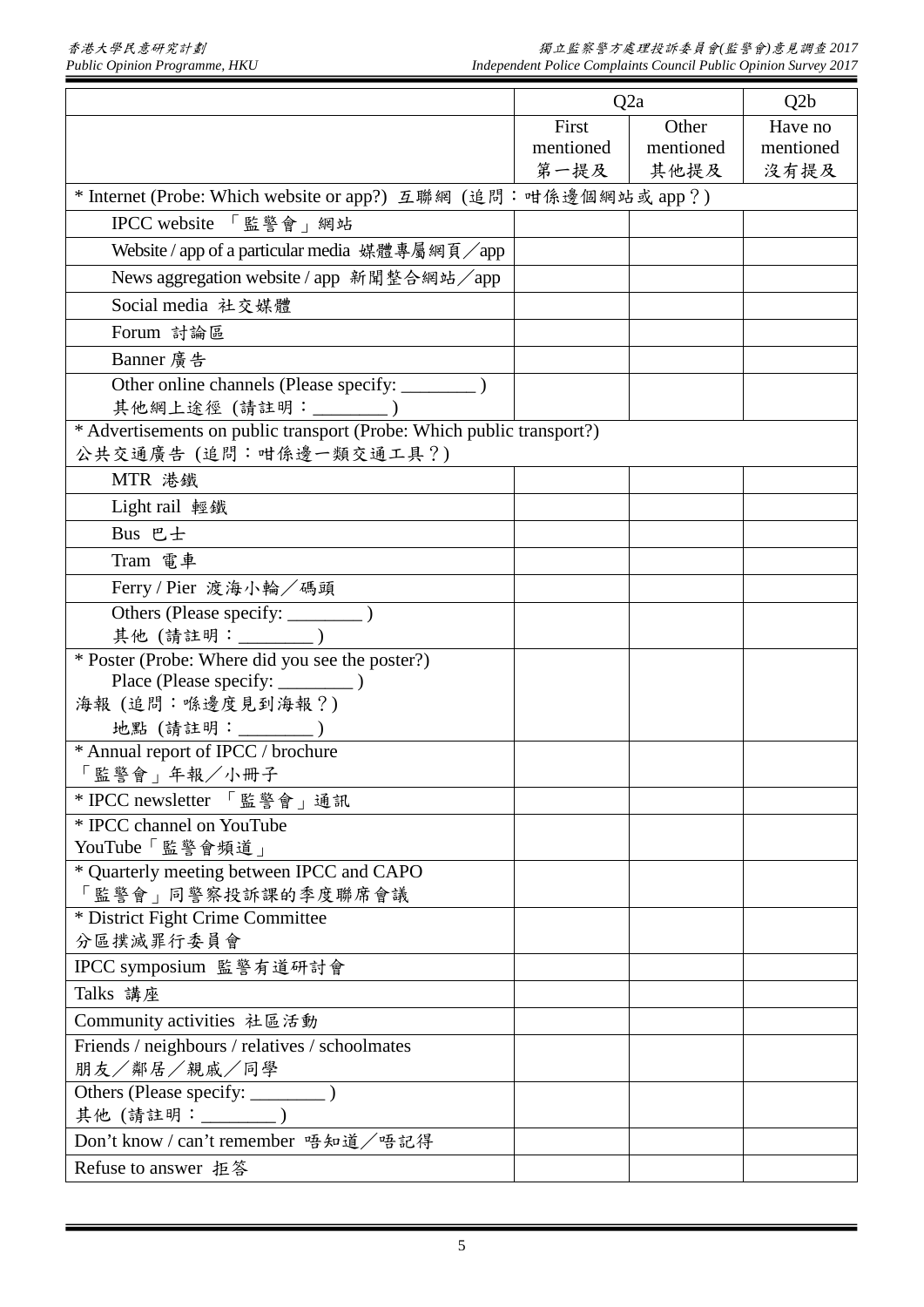**[Q3]If given a free choice, through which channels would you like to know more about IPCC?** (Do not read out options, multiple answers allowed)

如果任你選擇,你會比較鍾意從乜野途徑認識「監警會」呢?(不讀答案,可答多項)

| TV programmes                                                              | 電視節目            |
|----------------------------------------------------------------------------|-----------------|
| Radio programmes                                                           | 電台節目            |
| Newspaper columns                                                          | 報紙專欄            |
| TV programmes on public transport (e.g. Roadshow)公共交通工具嘅電視節目 (例如 RoadShow) |                 |
| <b>IPCC</b> website                                                        | 「監警會」網站         |
| <b>IPCC</b> page on Facebook                                               | Facebook「監警會專頁」 |
| <b>IPCC</b> channel on YouTube                                             | YouTube「監警會頻道」  |
| <b>IPCC</b> publications                                                   | 「監警會」刊物         |
| Symposium / Talks                                                          | 研討會/講座          |
| School activities                                                          | 學校活動            |
| Community activities                                                       | 社區活動            |
| Others (Please specify: _______                                            | 其他 (請註明:        |
| Not interested to know more about IPCC                                     | 有興趣認識「監警會」      |
| Don't know / hard to say                                                   | 唔知道/難講          |
| Refuse to answer                                                           | 拒答              |
|                                                                            |                 |

**[Q4]To your knowledge, what are IPCC's duties? Any other duties?** (Do not read out options, multiple answers allowed, interviewer to probe "any more?", select ALL suitable options. If what the respondents said is NOT equivalent to an option, do NOT ask if he means that. Instead, record his response in "Others".)

據你了解,「監警會」嘅主要工作係啲乜呢?(不讀答案,可答多項,追問「仲有呢?」,選擇 所有適用答案。如果被訪者所述答案不等同選項,不要詢問被訪者他的意思是否某一選項,而 是將被訪者所述答案記錄於「其他」。)

Correct answers

Monitor CAPO's cases handling process / Monitor how Police handle complaints Review / verify investigation reports / results by CAPO Review statistics on types of Police's behavior that citizens complained Identify mal-practices in Police's works that has led or may lead to complaints Monitor Police's follow-up / disciplinary actions towards officers being complained Improve Police Force's quality of service

Incorrect answers

Receive / investigate citizen's complaints on Police directly

Monitor Police's behavior / conduct

Investigate Police bribing cases

Improve police-community relation / enhance communication

Others (Please specify: \_\_\_\_\_\_\_\_\_\_\_\_\_\_\_\_ )

Don't know / can't remember

Refuse to answer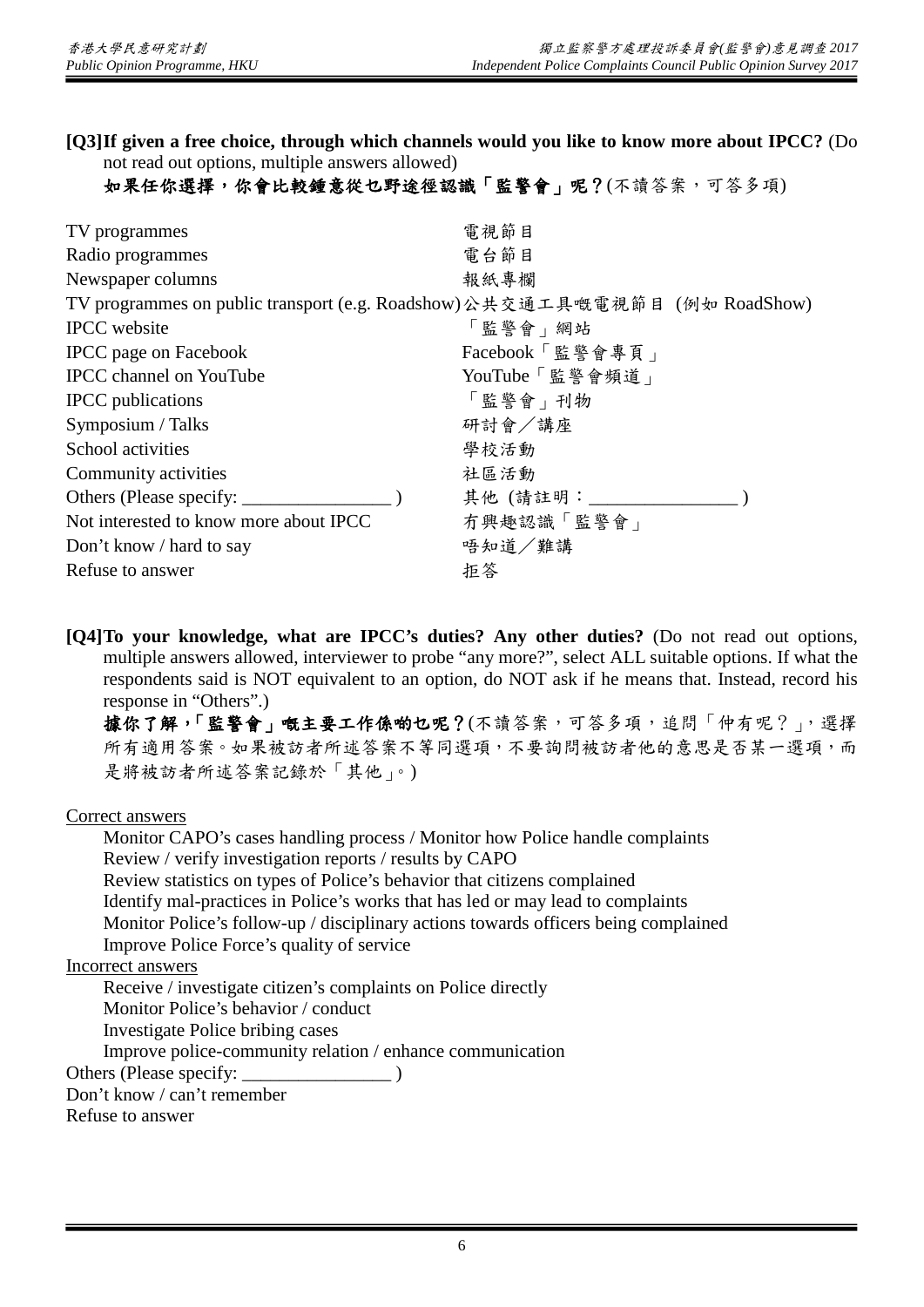正確答案

監察「投訴警察課」所處理個案嘅程序 /監察警方處理投訴 審閱/覆檢「投訴警察課」所處理個案嘅調查報告/結果 覆檢導致市民投訴嘅警務人員各類行為嘅統計數字 找出警方嘅工作程序中,引起投訴或可能引起投訴嘅不當之處 監察警方對被投訴警務人員採取跟進及紀律行動 改善警隊的服務質素 錯誤答案 直接接受/處理/調查市民投訴警察個案 監察警務人員行為/操守 調查警務人員貪污個案 改善警民關係/加強警民溝通

其他 (請註明: \_\_\_\_\_\_\_\_\_\_\_\_\_\_\_\_\_)

唔知道/唔記得

拒答

**[Q5]Do you think IPCC is …?** (Read out first two options, order to be randomized by computer, one answer only)

你認為「監警會」係**…**?(讀出首兩項答案,次序由電腦隨機排列,只選一項)

| A totally independent organization, not under the Police | 完全獨立,唔隸屬於警隊嘅 |
|----------------------------------------------------------|--------------|
| Part of the Police                                       | 屬於警隊嘅一部份     |
| Don't know                                               | 唔知道          |
| Refuse to answer                                         | 拒答           |

**[Q6]What do you think is the most direct channel to make a complaint of Police?** (Do not read out options, one answer only)

你認為市民投訴警察最有效係經邊個渠道呢?(不讀答案,只選一項)

| <b>CAPO</b>                           | 投訴警察課       |
|---------------------------------------|-------------|
| <b>IPCC</b>                           | 監警會         |
| Police Force (no specified division)  | 警署 (沒有註明部門) |
| Office of the Ombudsman, HK           | 香港申訴專員公署    |
| <b>Equal Opportunities Commission</b> | 平等機會委員會     |
| <b>ICAC</b>                           | 廉政公署        |
| $DC / LegCo$ members                  | 區議會/立法會議員   |
| Media                                 | 傳媒          |
| Internet                              | 互聯網         |
|                                       | 其他(請註明:     |
| No channel                            | 沒有有效渠道      |
| Don't know                            | 唔知道         |
| Refuse to answer                      | 拒答          |
|                                       |             |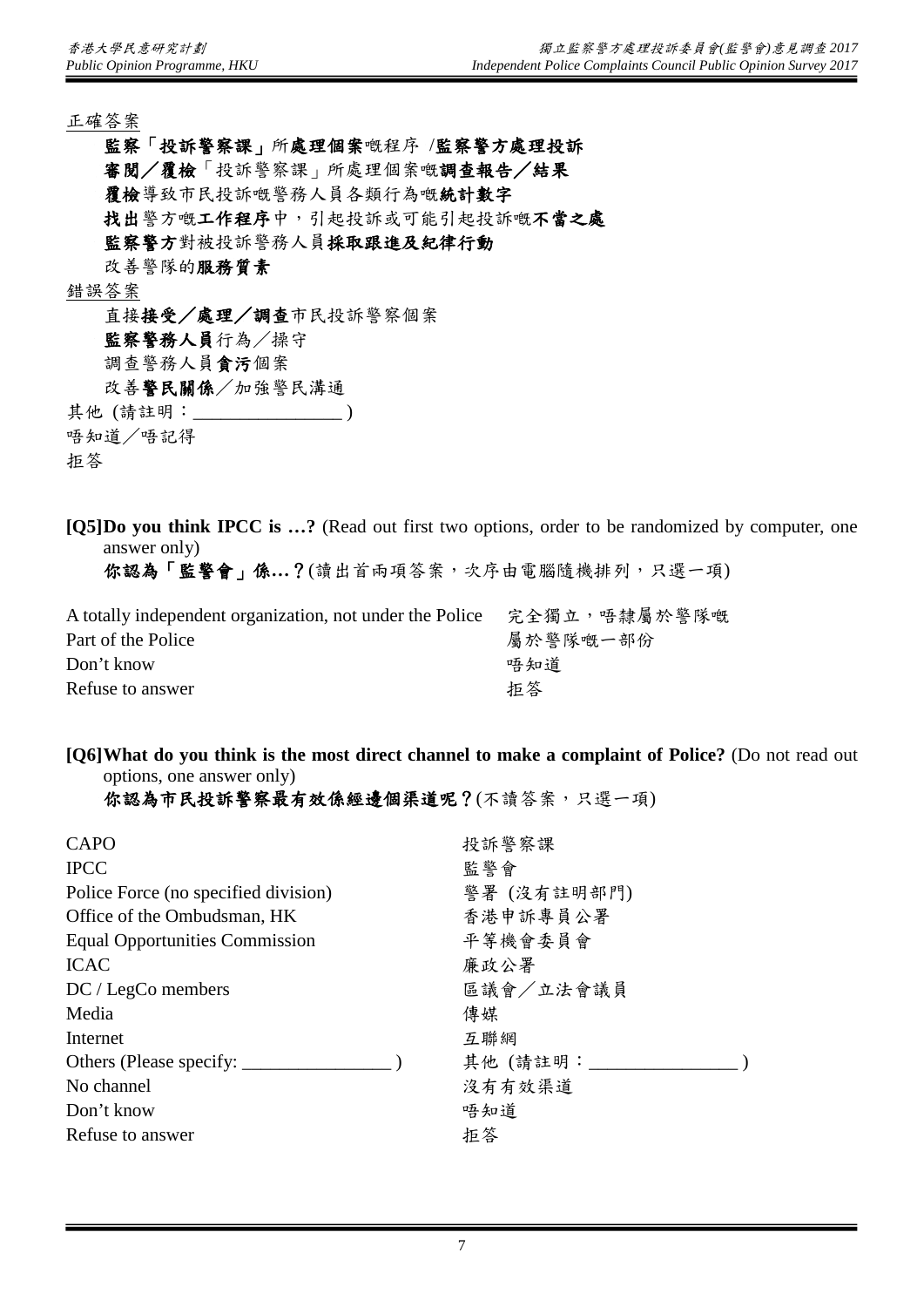**[Q7]Which of the following IPCC-related information would you be interested to learn more?**  (Read out options, order to be randomized by computer, multiple answers allowed) 你對以下邊啲關於「監警會」嘅資訊比較有興趣呢?(讀出答案,次序由電腦隨機排列,可答 多項)

| Functions of IPCC and its work                               | 「監警會   職能同工作               |
|--------------------------------------------------------------|----------------------------|
| Members and structure of IPCC                                | 「監警會」成員同架構                 |
| System and procedures of handling complaints                 | 投訴警察嘅制度同程序                 |
| Statistics, progress and results of complaints               | 投訴個案嘅進度、結果同統計數字            |
| Complaint cases sharing                                      | 投訴個案分享                     |
| Observations and suggestions on Police's quality improvement | 就改善警隊服務質素嘅觀察及建議            |
|                                                              | 其他(請註明: _________________) |
| Not interested to know more about IPCC                       | 有興趣認識「監警會」                 |
| Equally interested in all kinds                              | 全部一樣咁有興趣                   |
| Don't know / hard to say                                     | 唔知道/難講                     |
| Refuse to answer                                             | 拒答                         |

## **Awareness of news on complaints against the Hong Kong Police Force** 對過去有關投訴香港警察新聞的認知

**[Q8]In the past year, did you hear any news on complaints made to the Hong Kong Police Force? If yes, can you tell me what was it about?** (Do not read out options, multiple answers allowed, select ALL suitable options. If what the respondents said is NOT equivalent to an option, do NOT ask if he means that. Instead, record his response in "Others".)

喺過去一年,你有有聽聞過有關投訴警務人員嘅新聞?如有,你可唔可以講俾我知係關於乜 野?(不讀答案,可答多項,選擇所有適用答案。如果被訪者所述答案不等同選項,不要詢問 被訪者他的意思是否某一選項,而是將被訪者所述答案記錄於「其他」。)

| Yes                                                                                                          | 有                       |
|--------------------------------------------------------------------------------------------------------------|-------------------------|
| Conflicts between Police and citizens during processions,<br>gatherings and demonstrations                   | 遊行/集會示威發生警民衝突           |
| News related to the Occupy Movement                                                                          | 佔領運動相關新聞                |
| Use of excessive and unnecessary force                                                                       | 使用過度及不必要武力              |
| Assault                                                                                                      | 毆打/襲擊                   |
| Franklin Chu King-wai police baton assault case                                                              | 朱經緯警棍毆打案                |
| Seven police officers case / dark corner case / Ken Tsang<br>Kin-chiu case                                   | 暗角七警案/曾健超案              |
| News related to the Mong Kok conflict                                                                        | 年初一旺角衝突相關新聞             |
| Mistaken arrest of / Taking statements from a man with<br>intellectual disability                            | 誤拘智障男子/錄口供事件            |
| News related to National People's Congress Standing<br>Committee Chairman Zhang Dejiang's visit to Hong Kong | 全國人大常委會委員長張德江訪港相<br>關新聞 |
| Suspects wearing masks and shower caps in identity parades                                                   | 認人手續疑犯戴口罩浴帽             |
| Detention of reporters pursuing Eddie Ng Hak-kim                                                             | 記者追訪吳克儉被扣留              |
| Police officers involved in Tarlac State University forgery case                                             | 警員涉及國力書院偽造文件案           |
| Police's misconduct / bad attitude / abusive language                                                        | 警員行為不當/態度欠佳/粗言穢語        |
|                                                                                                              |                         |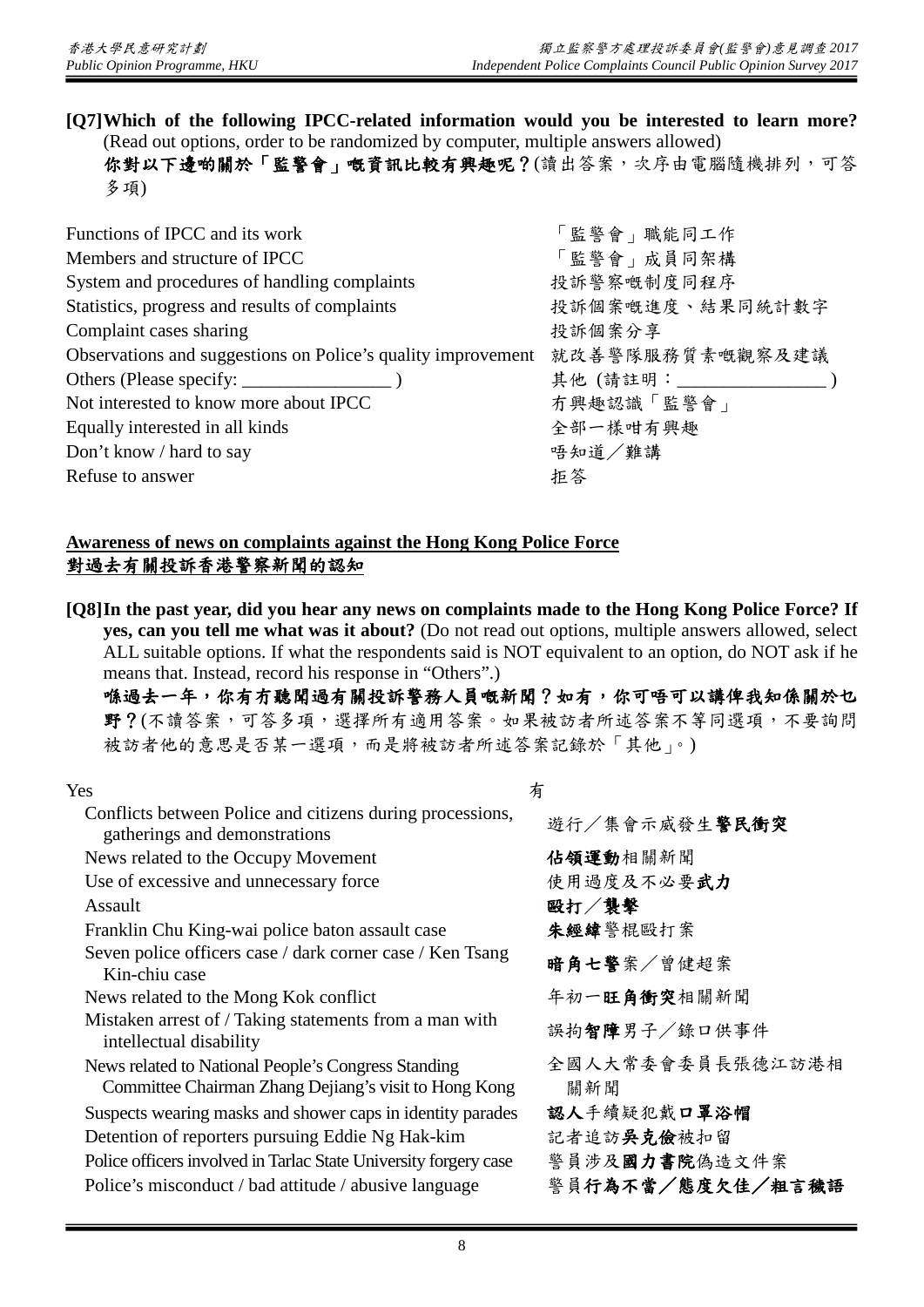| Police's neglect of duty                 | 警員疏忽職守  |
|------------------------------------------|---------|
| Sexual harassment / indecent assault     | 性騷擾/非禮  |
| Police's abuse of power                  | 警員濫權    |
| Others (Please specify:                  | 其他(請註明: |
| Heard of, but can't remember the content | 唔記得     |
| Refuse to answer                         | 拒答      |
| No                                       | 冇       |
| Don't know / hard to say                 | 唔知道/難講  |
| Refuse to answer                         | 拒答      |
|                                          |         |

**[Q9]Which one of the following types of complaints of the Police Force would you care about most?**  (Read out options, order to be randomized by computer, one answer only)

就以下各類對警員嘅投訴嚟講,你自己會最關注邊一類投訴?(讀出答案,次序由電腦隨機排 列,只選一項)

| On police officers' abuse of power                                | 有關警員濫權         |
|-------------------------------------------------------------------|----------------|
| On Police handling public demonstration                           | 有關警員處理遊行示威     |
| On press releases arrangement                                     | 有關警方發放新聞的安排    |
| On media coverage arrangement                                     | 有關警方和傳媒採訪的安排   |
| On stop and search issue / searching                              | 有關警員截停搜查事宜/搜身  |
| On officers' law enforcement of traffic regulations               | 有關警員交通方面的執法    |
| On police officers' use of violence                               | 有關警員使用暴力       |
| On corruption of police officers                                  | 有關警員貪污         |
| On investigation method of police officers                        | 有關警員查案方法       |
| On unfairness of police officers in handling cases                | 有關警員不公平/公正處理案件 |
| On working attitude of police officers                            | 有關警員工作態度       |
| Don't care about any complaints against Police Force 唔關注任何投訴警察的事情 |                |
|                                                                   | 其他 (請註明:       |
| Don't know / hard to say                                          | 唔知道/難講         |
| Refuse to answer                                                  | 拒答             |

## **Image and confidence in IPCC** 對「監警會」的看法

Interviewers read out: I will now briefly introduce to you the work of IPCC, and please answer some questions based on the impression you have for IPCC.

訪問員請讀出:而家我會向你簡單介紹「監警會」嘅工作,之後請你就你對「監警會」嘅印象回答 一啲問題。

**The IPCC is an organisation independent from the Hong Kong Police Force and its Members are appointed by the Chief Executive. It is an important part of the two-tier police complaints system in Hong Kong, specialising in observing, monitoring and reviewing complaints made by the public against the police force via CAPO. Although the complaints are made through CAPO, the investigation results must be endorsed by the IPCC to ensure that the investigation is fair, impartial and transparent.**

「監警會」係一個完全獨立於香港警務處嘅機構,委員由行政長官委任,係香港投訴警察制度「兩 層架構」嘅一個主要部份,專門負責觀察、監察同覆檢「投訴警察課」調查市民投訴警察個案嘅 工作。雖然市民投訴警察部投訴警察課調查,但調查結果必須要得到「監警會」嘅通 過,確保調查係公平、公正同透徹嘅。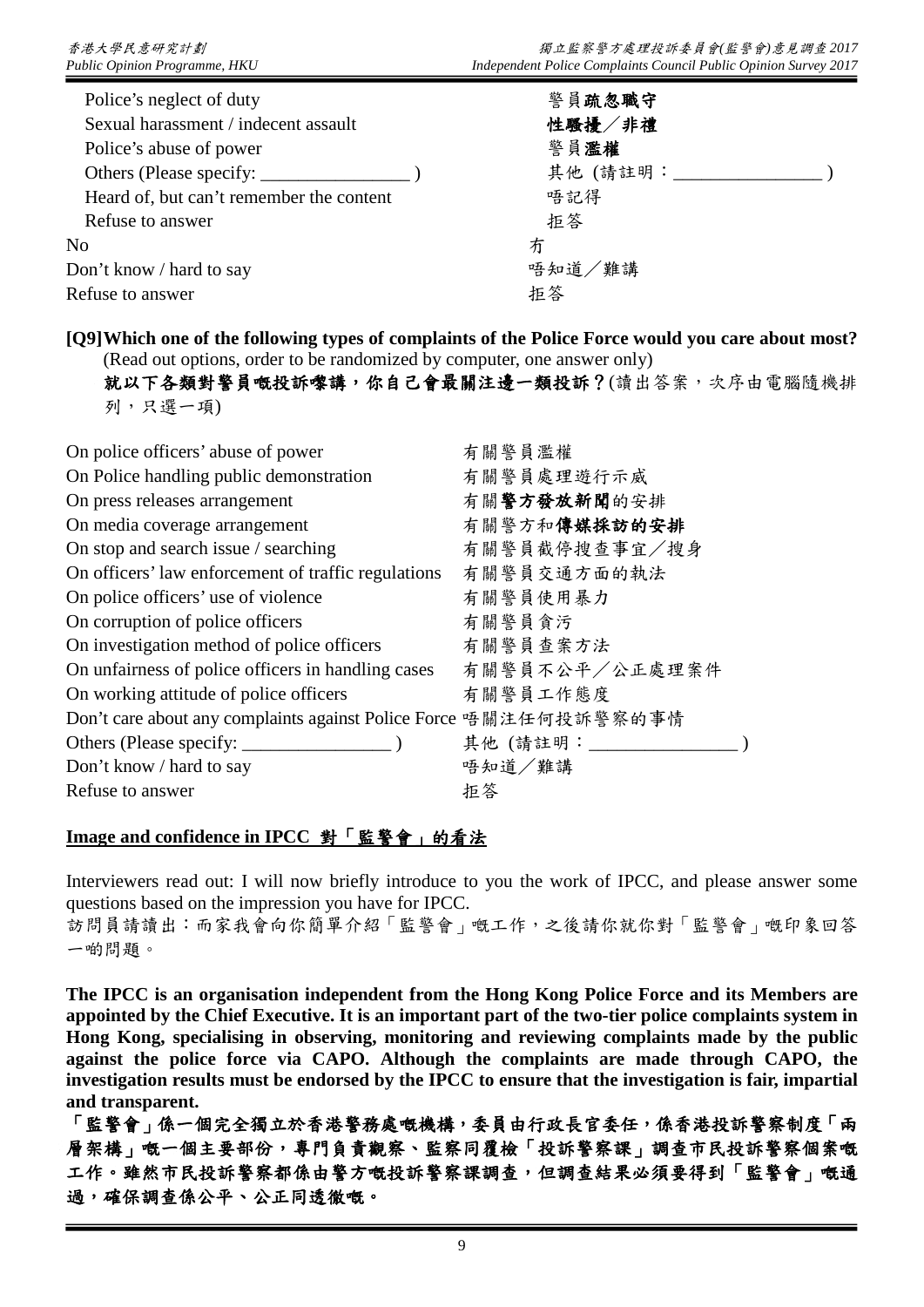**[Q10]Do you think IPCC is independent in monitoring and reviewing public complaints of the Police?** (Read out options, only one answer is allowed) 你覺得「監警會」能唔能夠以一個獨立嘅身份去監察同覆檢市民投訴警察嘅個案?(讀出答

案,只選一項)

| Independent                                | 獨立             |
|--------------------------------------------|----------------|
| Quite independent                          | 頗獨立            |
| Half-half                                  | 一般             |
| Not quite independent                      | 唔太獨立           |
| Not independent at all                     | 唔獨立            |
| Don't know / hard to say (do not read out) | 唔知道/冇意見 (不要讀出) |
| Refuse to answer                           | 拒答             |

**[Q11]Do you think IPCC is able to monitor and review CAPO's investigations in an impartial and objective way? (Read out options, only one answer is allowed)**

你覺得「監警會」能唔能夠公平公正咁監察同覆檢「投訴警察課」嘅調查工作呢?**(**讀出答案, 只選一項**)**

| Impartial and objective                    | 公平公正           |
|--------------------------------------------|----------------|
| Quite impartial and objective              | 頗公平公正          |
| Half-half                                  | 一般             |
| Not quite impartial and objective          | 唔太公平公正         |
| Not impartial and objective at all         | 唔公平公正          |
| Don't know / hard to say (do not read out) | 唔知道/冇意見 (不要讀出) |
| Refuse to answer                           | 拒答             |

**[Q12]Do you think IPCC's complaint monitor and review is efficient?** (Read out options, only one answer is allowed)

你覺得「監警會」監察同覆檢投訴個案嘅效率係點?(讀出答案,只選一項)

| Efficient                                  | 有效率            |
|--------------------------------------------|----------------|
| Quite efficient                            | 頗有效率           |
| Half-half                                  | 一般             |
| Not quite efficient                        | 唔太有效率          |
| Not efficient at all                       | 冇效率            |
| Don't know / hard to say (do not read out) | 唔知道/冇意見 (不要讀出) |
| Refuse to answer                           | 拒答             |

#### **[Q13]What do you think of IPCC's level of transparency in complaint monitor and review?** (Read out options, only one answer is allowed)

你覺得「監警會」嘅監察同覆檢投訴個案嘅透明度係點?(讀出答案,只選一項)

| High                                       | 高              |
|--------------------------------------------|----------------|
| Quite high                                 | 頗高             |
| Half-half                                  | 一般             |
| Quite low                                  | 頗低             |
| Low                                        | 低              |
| Don't know / hard to say (do not read out) | 唔知道/冇意見 (不要讀出) |
| Refuse to answer                           | 拒答             |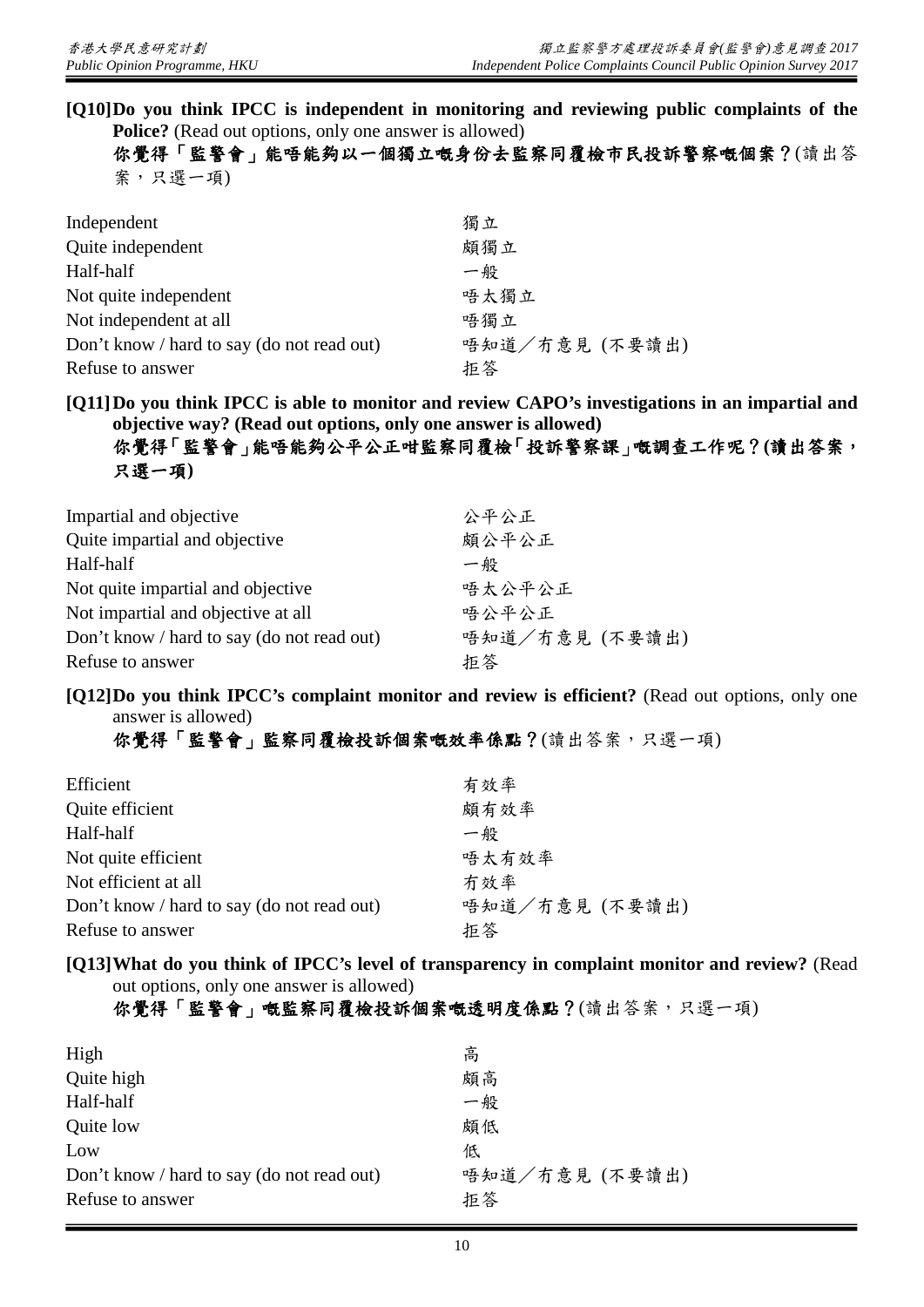# **[Q14]Overall speaking, are you confident in IPCC?** (Interviewer to probe intensity) 請問你對監警會有冇信心?(訪員追問程度)

| Very confident $\rightarrow$ Skip to Q16                                         | 好有信心 → 跳至 Q16        |
|----------------------------------------------------------------------------------|----------------------|
| Quite confident $\rightarrow$ Skip to Q16                                        | 幾有信心 → 跳至 016        |
| Half-half $\rightarrow$ Skip to Q16                                              | $-$ 半半 → 跳至 016      |
| Not quite confident $\rightarrow$ Continue to Q15                                | 唔係幾有信心/幾冇信心 → 續問 015 |
| Not confident at all $\rightarrow$ Continue to Q15                               | 好冇信心 → 續問 Q15        |
| Don't know / hard to say (do not read out) → Skip to Q16 唔知道/冇意見 (不要讀出) → 跳至 Q16 |                      |
| Refuse to answer $\rightarrow$ Skip to Q16                                       | 拒答 → 跳至 Q16          |

**[Q15]**[Only ask respondents who have answered "not quite confident" and "not confident at all" in Q14] **Why do you think it is "not quite confident" / "not confident at all"? Any more?** (Do not read out options, multiple answers allowed, select ALL suitable options. If what the respondents said is NOT equivalent to an option, do NOT ask if he means that. Instead, record his response in "Others".)

[只問 Q14 答「唔係幾有信心/幾冇信心」或「好冇信心」的受訪者] 點解你對監警會冇信心 呢?仲有呢?(不讀答案,可答多項,選擇所有適用答案。如果被訪者所述答案不等同選項, 不要詢問被訪者他的意思是否某一選項,而是將被訪者所述答案記錄於「其他」。)

| Committees are appointed, not elected by citizens                                                              | 委員都係委任而非民選                              |
|----------------------------------------------------------------------------------------------------------------|-----------------------------------------|
| Police officers could be appointed as committee member                                                         | 警員都可以被委任為委員之一                           |
| Both are under the Government                                                                                  | 覺得兩者同屬政府人員/機構                           |
| It's like self-investigation                                                                                   | 好似自己人查自己人                               |
| Not independent enough                                                                                         | 不夠獨立                                    |
| May take sides with police officers when<br>monitoring or reviewing cases                                      | 監察或覆檢個案時可能會偏袒警務人員                       |
| Not fair and impartial (without indicating which<br>side IPCC takes side with)                                 | 不公平/不公正 (不指明偏向哪一方)                      |
| The process and results of complaints are not<br>released to public                                            | 投訴嘅過程同結果都唔會公開                           |
| Don't think IPCC investigate or monitor<br>complaints in citizen's perspective                                 | 唔覺得佢哋會站在市民嘅立場/角度調查或者<br>監察投訴            |
| No direct investigation, only responsible for<br>monitoring and review, no actual authority                    | 佢哋 <b>唔會直接處理投訴</b> ,只係負責監察同覆檢<br>工作,有實權 |
| Brings little to no effect / Police's misconduct continues                                                     | 沒有效用/效用小/警察依然做錯                         |
| It takes too long to handle complaints / No result of<br>investigation after a long time / Cases go unattended | 處理投訴時間太長/遲遲未有調查結果/案件<br>不了了之            |
| May cover up the truth to avoid unfavorable impact<br>on Police's image                                        | 為避免不利消息影響警方形象,可能會隱瞞事實<br>真相             |
| Have little confidence in the Chairman of IPCC Mr<br>Larry Kwok Lam-kwong                                      | 不信任監警會主席郭琳廣先生                           |
| Have little confidence in some IPCC members                                                                    | 不信任監警會部分委員                              |
| Not clear about IPCC's works                                                                                   | 唔係好清楚監警會嘅工作/運作                          |
|                                                                                                                | 其他 (請註明: ________________)              |
| Don't know / hard to say                                                                                       | 唔知道/難講                                  |
| Refuse to answer                                                                                               | 拒答                                      |
|                                                                                                                |                                         |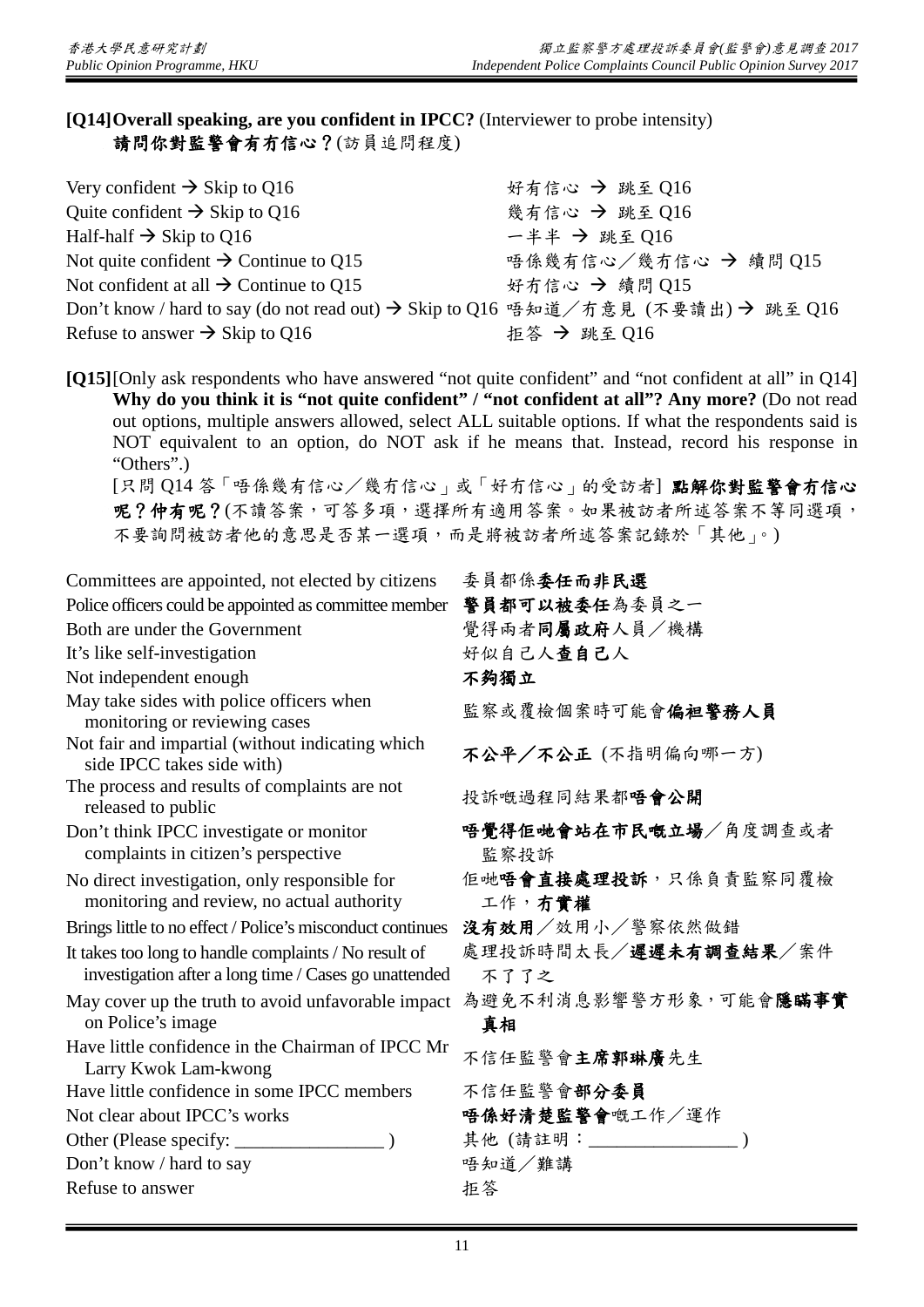**[Q16]Are you confident in the existing two-tier system of complaints made to the police?** (Interviewer to probe intensity)

請問你對現時兩層架構嘅投訴警察制度有冇信心?(訪員追問程度)

| 好有信心 → 跳至 Q18                                                                    |
|----------------------------------------------------------------------------------|
| 幾有信心 → 跳至 Q18                                                                    |
| $-$ 半半 → 跳至 018                                                                  |
| 唔係幾有信心/幾有信心 → 續問 Q17                                                             |
| 好冇信心 → 續問 017                                                                    |
| Don't know / hard to say (do not read out) → Skip to Q18 唔知道/冇意見 (不要讀出) → 跳至 Q18 |
| 拒答 → 跳至 Q18                                                                      |
|                                                                                  |

**[Q17]**[Only ask respondents who have answered "not quite confident" and "not confident at all" in Q16] **How do you think IPCC could improve this two-tier complaints system?** (Do not read out options, multiple answers allowed, select ALL suitable options. If what the respondents said is NOT equivalent to an option, do NOT ask if he means that. Instead, record his response in "Others".) [只問 Q16 答「唔係幾有信心/幾冇信心」或「好冇信心」的受訪者] 你認為監警會可以點樣 改善呢個兩層架構嘅投訴制度?(不讀答案,可答多項,選擇所有適用答案。如果被訪者所述

答案不等同選項,不要詢問被訪者他的意思是否某一選項,而是將被訪者所述答案記錄於「其 他」。)

| IPCC should have authorization to investigate so that it can<br>receive complaints and investigate directly | 監警會應該要有調查權,直接接受投訴<br>並直接調查 |
|-------------------------------------------------------------------------------------------------------------|----------------------------|
| IPCC should have authorization to investigate serious cases                                                 | 監警會應該要有調查嚴重個案嘅權利           |
| IPCC should have authorization to decide punitive sanctions<br>on police officers who violated regulations  | 監警會應該有權決定對違規警員嘅懲罰          |
| Shorten the time for investigation and review                                                               | 縮短調查及覆檢嘅時間                 |
| Simplify the monitor and review procedures                                                                  | 簡化調查及覆檢嘅程序                 |
| Increase transparency                                                                                       | 提高透明度                      |
| More promotion                                                                                              | 增加宣傳                       |
| Change the method for forming the Council                                                                   | 改變委員會組成的方法                 |
| Involve individuals from different classes in the process                                                   | 讓不同階層人士都可參與其中              |
| IPCC should become an independent department                                                                | 監警會要成為一個獨立部門               |
| Handle complaints fairly and impartially                                                                    | 公平公正處理投訴                   |
| Improve work efficiency                                                                                     | 加強工作效率                     |
|                                                                                                             | 其他(請註明:                    |
| No area needs to be improved                                                                                | 沒有需要改善的地方                  |
| Don't know / hard to say                                                                                    | 唔知道/難講                     |
| Refuse to answer                                                                                            | 拒答                         |
|                                                                                                             |                            |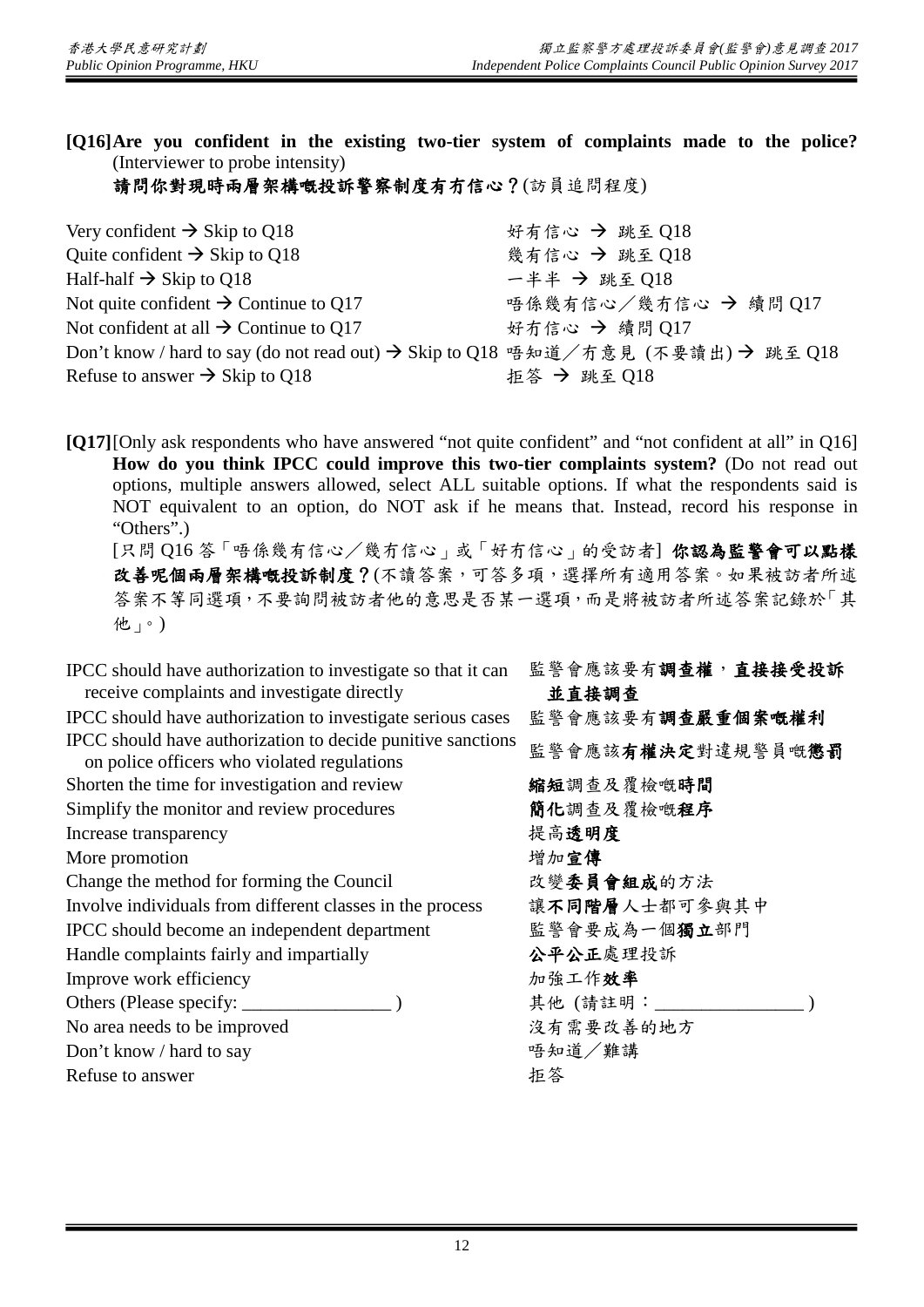# **Overall perception on IPCC** 對「監警會」的整體意見

**[Q18]Overall speaking, do you think IPCC's image is?** (Read out options, only one answer is allowed) 整體嚟講,你覺得「監警會」嘅形象係?(讀出答案,只選一項)

| Positive $\rightarrow$ Continue to Q19                                           | 正面 → 續問 Q19  |
|----------------------------------------------------------------------------------|--------------|
| Quite positive $\rightarrow$ Continue to Q19                                     | 頗正面 → 續問 Q19 |
| Half-half $\rightarrow$ Skip to Q20                                              | 一般 → 跳至 Q20  |
| Quite negative $\rightarrow$ Continue to Q19                                     | 頗負面 → 續問 Q19 |
| Negative $\rightarrow$ Continue to Q19                                           | 負面 → 續問 O19  |
| Don't know / hard to say (do not read out) → Skip to Q20 唔知道/冇意見 (不要讀出) → 跳至 Q20 |              |
| Refuse to answer $\rightarrow$ Skip to Q20                                       | 拒答 → 跳至 Q20  |

**[Q19]**[Only ask respondents who have answered "positive" and "quite positive" in Q18] **Why do you think it is "positive" or "quite positive" or "quite negative" or "negative"? Any more?** (Do not read out options, multiple answers allowed, select ALL suitable options. If what the respondents said is NOT equivalent to an option, do NOT ask if he means that. Instead, record his response in "Others".)

[只問 Q18 答「正面」或「頗正面」或「頗負面」或「負面」的受訪者] 點解你覺得**[**讀出 **Q18** 的答案**]**呢?仲有呢?(不讀答案,可答多項,選擇所有適用答案。如果被訪者所述答案不等 同選項,不要詢問被訪者他的意思是否某一選項,而是將被訪者所述答案記錄於「其他」。)

#### Positive answers

IPCC members have sufficient and professional knowledge to monitor and review IPCC is independent enough IPCC is fair enough IPCC has high transparency IPCC has high efficiency IPCC has sufficient authorization to fulfill its duties IPCC provides a helpful monitoring system / mechanism IPCC's structure gives people confidence IPCC fulfills its duties IPCC's work brings an impact IPCC's image / name is positive No / Little bad news about IPCC Intuition / Impression / Personal feeling Other positive answers (Please specify: \_\_\_\_\_\_\_\_\_\_\_\_\_\_\_\_ ) Negative answers Don't think IPCC members have sufficient and professional knowledge to monitor and review No trust in IPCC's independence IPCC might take sides with police officers when monitoring or reviewing cases IPCC is not fair and impartial (without indicating which side IPCC takes side with) IPCC has low transparency IPCC has low efficiency IPCC doesn't have sufficient authorization to fulfill its duties IPCC's work does not bring an impact Other negative answers (Please specify: \_\_\_\_\_\_\_\_\_\_\_\_\_\_\_\_ ) Don't know / hard to say Refuse to answer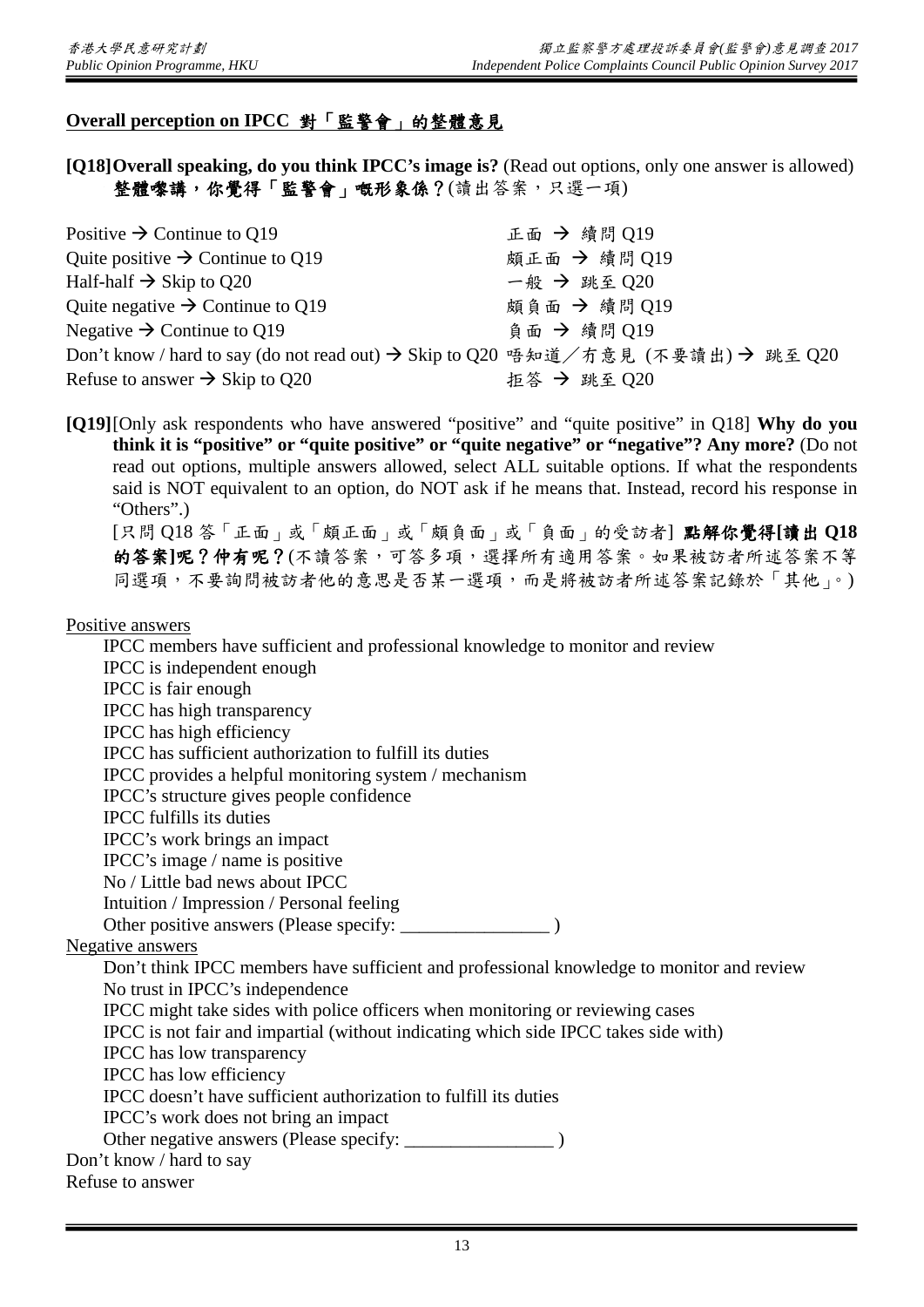- 正面答案
	- 監警會人員有足夠及專業知識去做監察同覆檢嘅工作
	- 監警會夠獨立
	- 監警會夠公正
	- 監警會嘅透明度好高
	- 監警會嘅效率好高
	- 監警會有足夠嘅權力去履行職責
	- 監警會提供監察系統/機制有助監察
	- 監警會架構使人安心/有信心
	- 監警會有履行職責
	- 監警會工作有成效
	- 監警會形象/名稱正面
	- 監警會沒有/少負面新聞
	- 直覺/印象/個人感覺
	- 其他正面答案 (請註明:\_\_\_\_\_\_\_\_\_\_\_\_\_\_\_\_ )

#### 負面答案

#### 不相信監警會人員有足夠及專業知識去做監察同覆檢嘅工作

不相信監警會嘅獨立性 監警會係監察/覆檢個案時可能會偏袒警務人員 監警會不公平/不公正 (不指明偏向哪一方) 監警會嘅透明度好低 監警會嘅效率好低 監警會冇足夠權力去履行職責 監警會工作沒有成效 其他負面答案 (請註明:\_\_\_\_\_\_\_\_\_\_\_\_\_\_\_\_ ) 唔知道/難講

拒答

**[Q20]Please rate on a scale of 0-100 your satisfaction with IPCC's performance. 0 stands for very dissatisfied, 100 stands for very satisfied, 50 stands for half-half. How would you rate it?** 請你用 **0** 至 **100** 分評價你對「監警會」表現嘅滿意程度,**0** 分代表非常唔滿意,**100** 分代表 非常滿意,**50** 分代表一半半,你會俾幾多分佢呢?

| $\frac{1}{\sqrt{1-\frac{1}{\sqrt{1-\frac{1}{\sqrt{1-\frac{1}{\sqrt{1-\frac{1}{\sqrt{1-\frac{1}{\sqrt{1-\frac{1}{\sqrt{1-\frac{1}{\sqrt{1-\frac{1}{\sqrt{1-\frac{1}{\sqrt{1-\frac{1}{\sqrt{1-\frac{1}{\sqrt{1-\frac{1}{\sqrt{1-\frac{1}{\sqrt{1-\frac{1}{\sqrt{1-\frac{1}{\sqrt{1-\frac{1}{\sqrt{1-\frac{1}{\sqrt{1-\frac{1}{\sqrt{1-\frac{1}{\sqrt{1-\frac{1}{\sqrt{1-\frac{1}{\sqrt{1-\frac{1}{\sqrt{1-\frac{1}{\sqrt{1-\frac{1$ | ___(入實數) |
|-----------------------------------------------------------------------------------------------------------------------------------------------------------------------------------------------------------------------------------------------------------------------------------------------------------------------------------------------------------------------------------------------------------------------------------|----------|
| Don't know                                                                                                                                                                                                                                                                                                                                                                                                                        | 唔知道/難講   |
| Refuse to answer                                                                                                                                                                                                                                                                                                                                                                                                                  | 拒答       |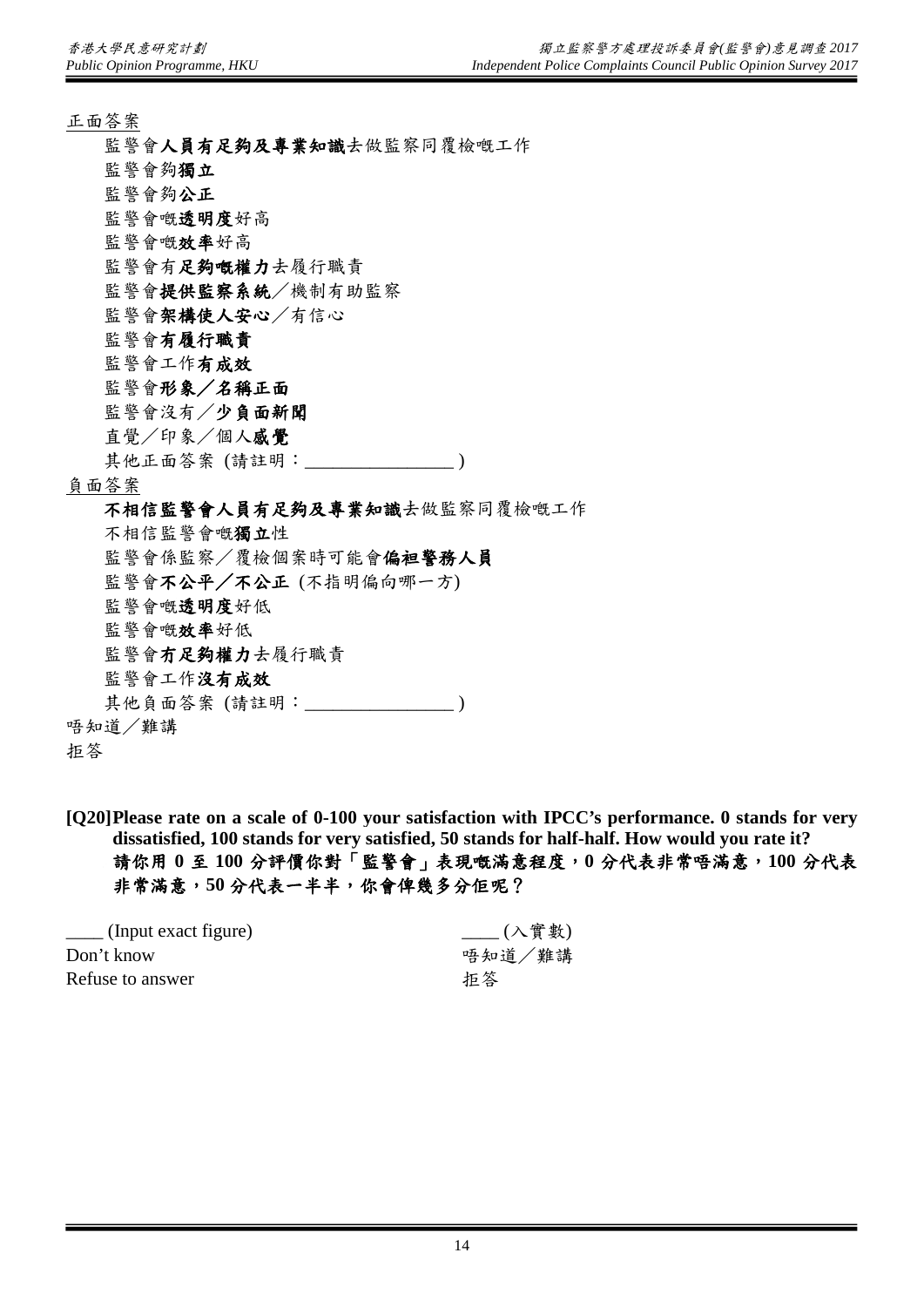**[Q21]Lastly, what are your expectations on IPCC? Any more?** (Do not read out options, multiple answers allowed, select ALL suitable options. If what the respondents said is NOT equivalent to an option, do NOT ask if he means that. Instead, record his response in "Others".) 最後,整體而言你對「監警會」有乜野期望?(不讀答案,可答多項,選擇所有適用答案。如 果被訪者所述答案不等同選項,不要詢問被訪者他的意思是否某一選項,而是將被訪者所述 答案記錄於「其他」。)

Hope IPCC can improve Police-community relation / cpc in CC can improve ronce-community relation  $\hat{\pi}$ 望監警會可以改善**警民關係**/加強警民溝通 Hope IPCC can monitor HK Police Force's work effectively 希望監警會可以有效監察香港警察嘅工作 Hope IPCC can pressure HK Police Force effectively in order to improve their work Hope IPCC can explain more to citizens the work / complaints system of HK Police Force Hope IPCC can ensure citizens will get appropriate Police services 服務 Hope IPCC can provide a channel for complaints against police 希望監警會可以提供投訴香港警察嘅渠道 Hope IPCC can handle cases in a fair, impartial and ppe in CC can nanuic cases in a ran, impartial and<br>transparent manner Hope IPCC can improve its transparency <br>
希望監警會提高**透明度** Hope IPCC can become an independent organization / handle complaint cases directly 投訴個案 Hope IPCC can increase its efficiency <br>
希望監警會提高效率 Hope IPCC will keep up with its good work 希望監警會繼續做好現時工作 Hope IPCC can do better <br> **A** 字監警會做得更好 Hope IPCC can have more promotion of its work 希望監警會加強宣傳其工作 Hope IPCC can change the method for selecting its members 希望監警會改變組成委員的方法 Hope IPCC can broaden its member base <br>
希望監警會讓不同人士成為委員 Hope IPCC can expand its mandated functions 希望可以擴大監警會嘅法定職能 Hope IPCC is not swayed by external influence 希望監警會不受外界影響 Others (Please specify: \_\_\_\_\_\_\_\_\_\_\_\_\_\_\_\_ ) 其他 (請註明:\_\_\_\_\_\_\_\_\_\_\_\_\_\_\_\_ ) No expectation 沒有期望 Don't know / hard to say example and the say example and the matrix of the matrix  $\frac{4}{3}$  等知道/難講 Refuse to answer **the answer property h** and **h** and **h** and **h** and **h** and **h** and **h** and **h** and **h** and **h** and **h** and **h** and **h** and **h** and **h** and **h** and **h** and **h** and **h** and **h** and **h** and **h** and **h**

希望監警會可以有效俾香港警察適當壓力

令工作做得更好 希望監警會可以向市民多解釋香港警察嘅

工作/投訴機制

希望監警會可以保障市民得到適當嘅警察

- 
- 
- 
- 希望監警會可以成為獨立機構/直接處理
- 
- 
- 
- 
- -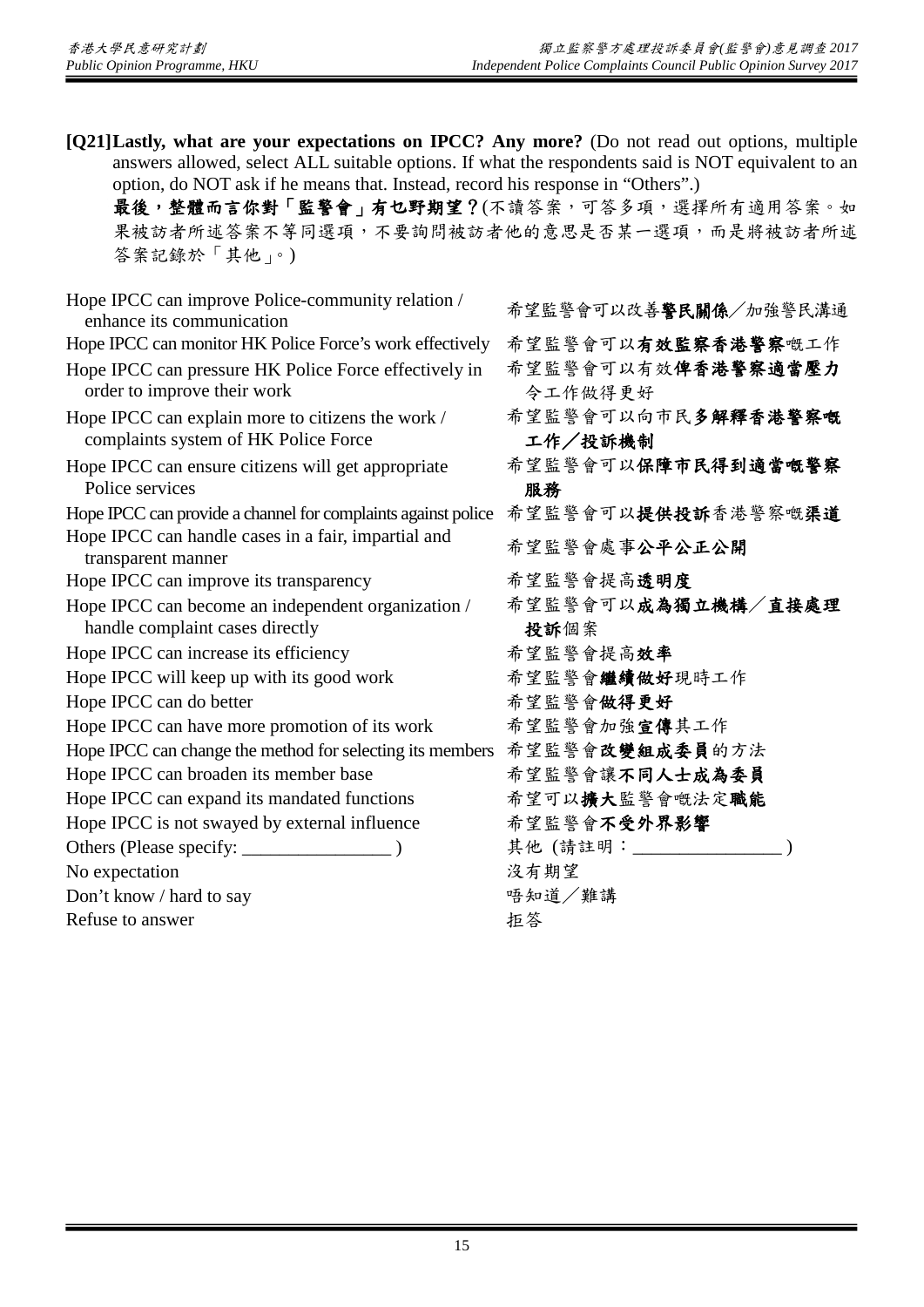# **Part IV Demographics** 第四部分 個人資料

We would like to ask you some personal information for aggregate analyses. Your information provided will be kept strictly confidential. You may also refuse to answer any question.

我哋想請問您一啲簡單嘅個人資料以作綜合分析,你所提供嘅資料係會絕對保密,你亦有權拒絕回 答任何問題。

### **[DM1] Gender** 性別

| Male   | 男 |
|--------|---|
| Female | 女 |

## **[DM2a] Age** 年齡

\_\_\_\_ (Exact age) \_\_\_\_ (準確數字) Do not want to tell <br> **Do not want to tell** 

**[DM2b]**[For those who do not want to tell their exact age] **Age interval** (Interviewer can read out the intervals)

[只問不肯透露準確年齡的被訪者] 年齡範圍 (訪問員可讀出範圍)

| $18 - 19$        | $18 - 19$ 歲 |
|------------------|-------------|
| $20 - 24$        | $20 - 24$ 歲 |
| $25 - 29$        | $25 - 29$ 歲 |
| $30 - 34$        | $30 - 34$ 歲 |
| $35 - 39$        | 35-39 歲     |
| $40 - 44$        | $40 - 44$ 歲 |
| $45 - 49$        | $45 - 49$ 歲 |
| $50 - 54$        | $50 - 54$ 歲 |
| $55 - 59$        | 55-59 歲     |
| $60 - 64$        | $60 - 64$ 歲 |
| $65 - 69$        | $65 - 69$ 歲 |
| 70 or above      | 70 歲或以上     |
| Refuse to answer | 拒答          |
|                  |             |

## **[DM3] Education Attainment** 教育程度

| Not educated, pre-elementary education                                    | 未受教育/學前教育       |
|---------------------------------------------------------------------------|-----------------|
| Primary                                                                   | 小學              |
| Junior secondary (F.1-F.3)                                                | 初中 (中一至中三)      |
| Senior secondary (F.4-F.5, vocational training included) 高中 (中四至中五包括工藝程度) |                 |
| Matriculation (F.6-F.7)                                                   | 預科 (中六至中七)      |
| Tertiary, non-degree (Diploma / Certificate)                              | 專上非學位 (文憑/證書課程) |
| Tertiary, non-degree (Associate degree)                                   | 專上非學位 (副學士課程)   |
| Tertiary, degree                                                          | 專上學位            |
| Postgraduate or above                                                     | 研究院或以上          |
| Refuse to answer                                                          | 拒答              |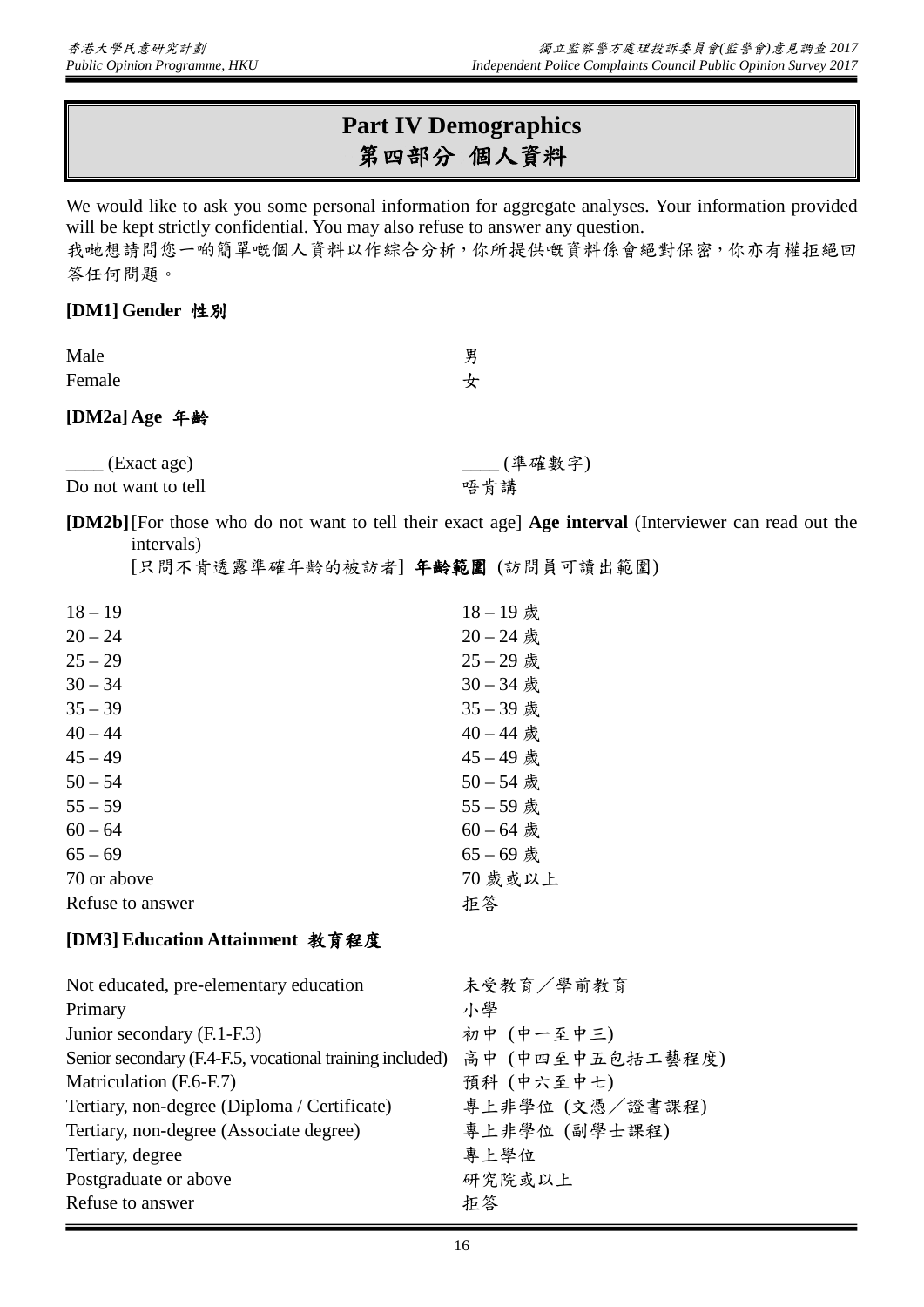# **[DM4] Occupation** 職業

| Managers / administration staff               | 經理及行政人員          |
|-----------------------------------------------|------------------|
| Professional                                  | 專業人員             |
| Associate professional                        | 輔助專業人員           |
| Clerk                                         | 文員               |
| Service worker and Shop & market sales worker | 服務工作及商店銷售人員      |
| Skilled agricultural & fishery worker         | 漁農業熟練工人          |
| Craft & related trade worker                  | 手工藝及有關人員         |
| Plant $\&$ machine operator / assembler       | 機台及機器操作員及裝配員     |
| Unskilled worker                              | 非技術工人            |
| <b>Students</b>                               | 學生               |
| Homemakers                                    | 料理家務者            |
| Retired                                       | 已退休              |
| Unidentified                                  | 不能辨别             |
| Others (unemployed and non-worker included)   | 其他 (包括失業及其他非在職者) |
| Refuse to answer                              | 拒答               |

# **[DM5] Residential District** 居住地區

| <b>Central and Western District</b> | 中西區  |
|-------------------------------------|------|
| Wan Chai District                   | 灣仔區  |
| <b>Eastern District</b>             | 東區   |
| <b>Southern District</b>            | 南區   |
| <b>Sham Shui Po District</b>        | 深水埗區 |
| <b>Kowloon City District</b>        | 九龍城區 |
| Wong Tai Sin District               | 黄大仙區 |
| <b>Kwun Tong District</b>           | 觀塘區  |
| Yau Tsim Mong District              | 油尖旺區 |
| <b>Kwai Tsing District</b>          | 葵青區  |
| <b>Tsuen Wan District</b>           | 荃灣區  |
| Tuen Mun District                   | 屯門區  |
| <b>Yuen Long District</b>           | 元朗區  |
| Northern District                   | 北區   |
| Tai Po District                     | 大埔區  |
| <b>Sha Tin District</b>             | 沙田區  |
| Sai Kung District                   | 西貢區  |
| Islands District                    | 離島區  |
| Refuse to answer                    | 拒答   |